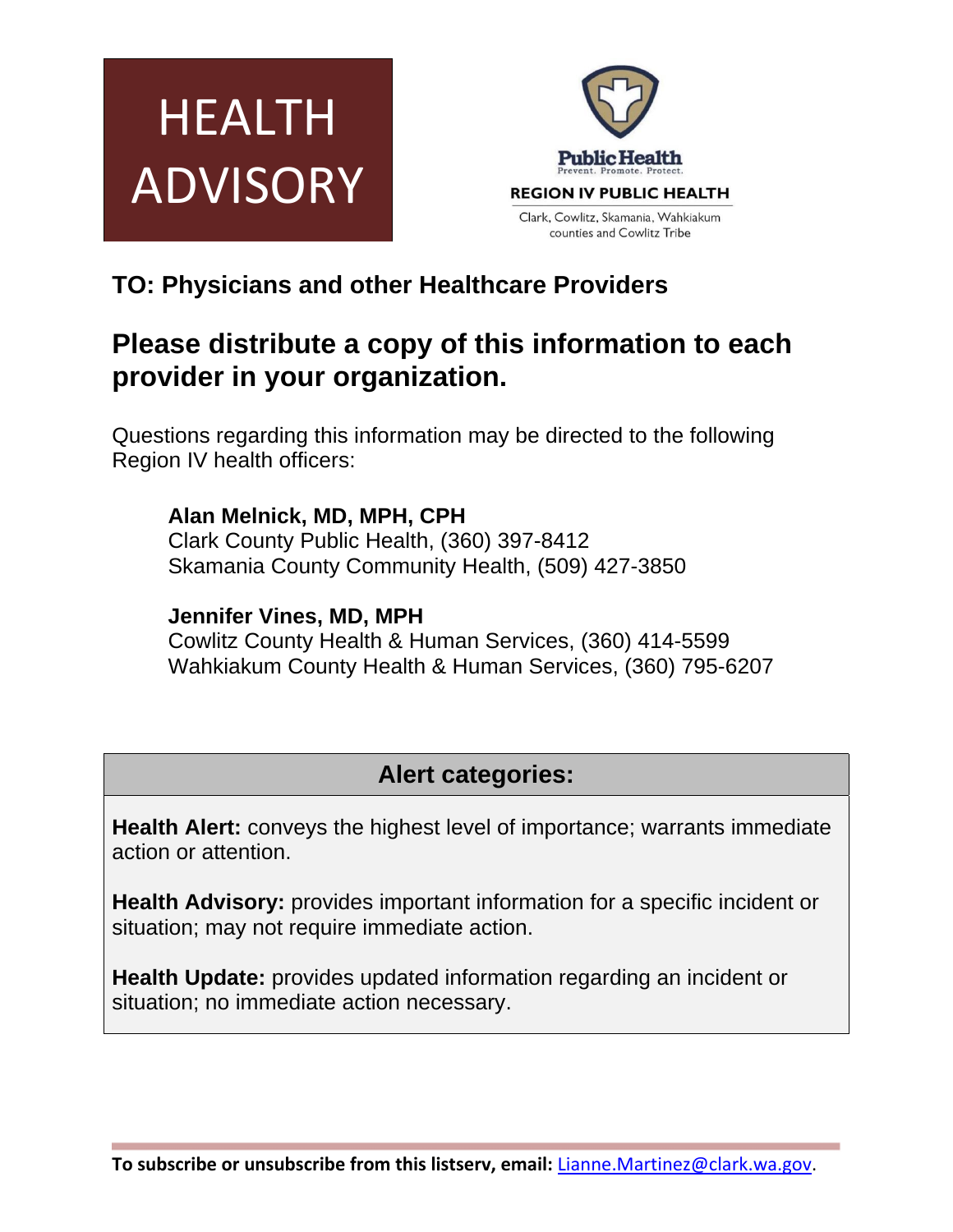**Mumps reporting requirement reminder for Washington state**



#### *Background*

Washington currently is experiencing its biggest outbreak of mumps disease in at least 10 years. The outbreak was first identified in November 2016, with a total of 349 confirmed and probable cases reported to date. Affected counties include King, Ferry, Grant, Pierce, Snohomish, Spokane, Thurston and Yakima Counties. No mumps cases have been reported to date in Clark, Cowlitz, Skamania, or Wahkiakum counties. However, as the outbreak continues, we would like to remind providers of the reporting and testing criteria.

#### *Requested AcƟons*

- **Consider mumps in the differential diagnosis of patients with compatible symptoms:**  Any person who has parotitis should be evaluated. Even fully vaccinated persons can develop parotitis or mild nonspecific findings such as upper respiratory infections and abdominal or testicular pain. It is important that you as clinicians evaluate the full differential diagnosis of mild nonspecific etiologies before requesting mumps testing in the absence of parotitis.
- **Report suspect and confirmed cases to your local health jurisdiction (LHJ) within 24 hours** In Washington state, a suspect mumps case is reportable to Public Health within 24 hours. Please notify your LHJ even if you decide to test for mumps through a commercial lab. Early notification allows early follow‐up by public health.
- **Request permission to test through the Public Health Lab from your LHJ prior to specimen submission**

All requests for mumps testing through the Washington State Public Health Lab must first be approved by your LHJ prior to specimen submission. For Clark County, providers are encouraged to use the enclosed Suspect Mumps Screening Worksheet.

### **Consider ordering mumps serology (IgG and IgM) through commercial labs.**

| <b>LHJ</b>                                  | <b>Phone</b>   | Fax              |
|---------------------------------------------|----------------|------------------|
| <b>Clark County Public Health:</b>          | (360) 397-8182 | $(360)$ 397-8080 |
| <b>Cowlitz County Health Department:</b>    | (360) 414-5599 | $(360)$ 425-7531 |
| <b>Skamania County Community Health:</b>    | (509) 427-3850 | (509) 427-0188   |
| Wahkiakum County Health and Human Services: | (360) 795-6207 | $(360)$ 795-6143 |

To report or for questions about testing, please contact your LHJ.

## **Thank you for your partnership.**